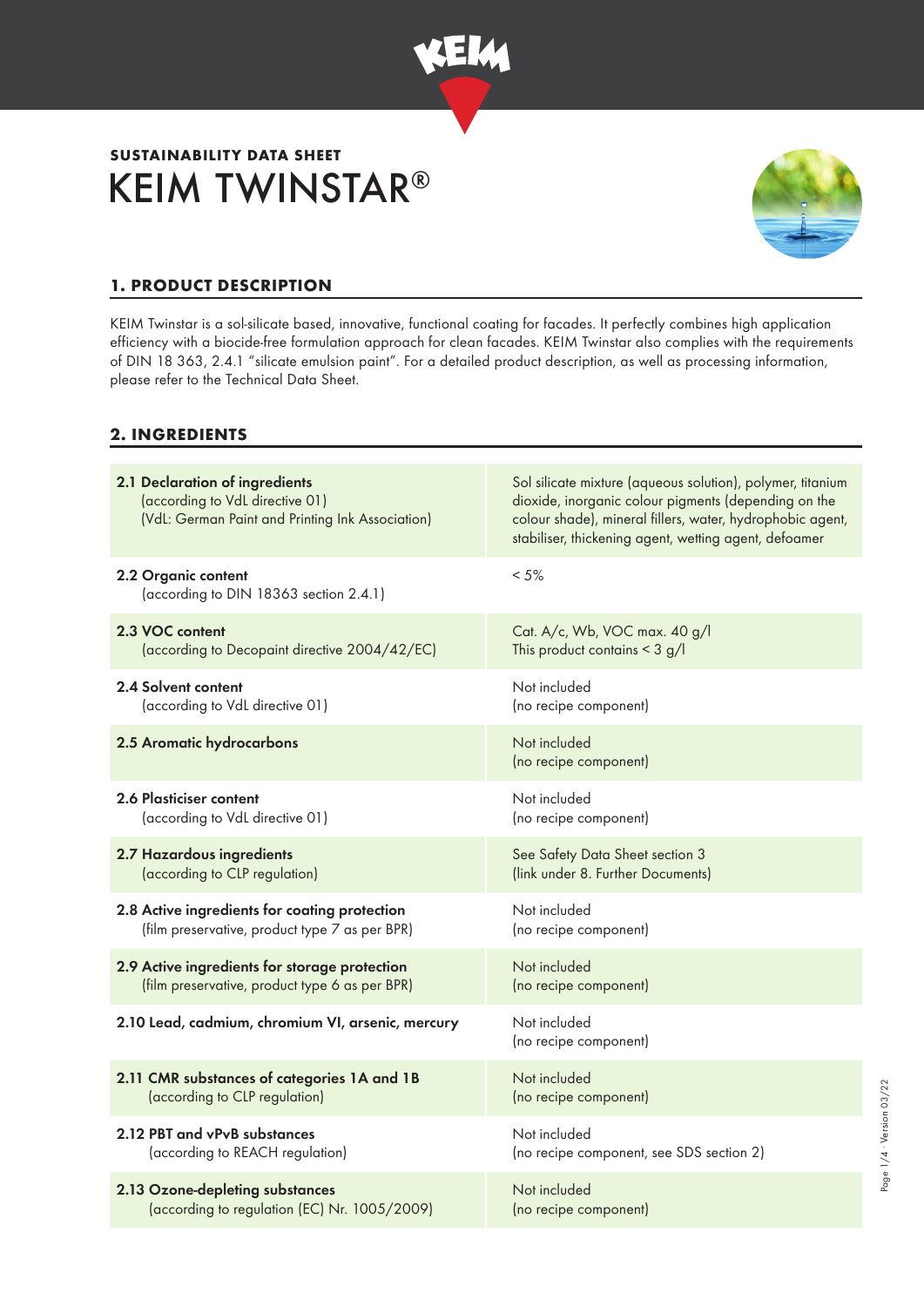| 2.14 Formaldehyde/formaldehyde depot substances<br>(emission test chamber)                                                                          | Not specified                                                         |
|-----------------------------------------------------------------------------------------------------------------------------------------------------|-----------------------------------------------------------------------|
| 2.15 Compliance with the limitation of emissions<br>of the titanium dioxide industry (according to<br>directive 92/112/EEC or directive 2010/75/EU) | Yes                                                                   |
| 2.16 Halogenated organic compounds                                                                                                                  | See Safety Data Sheet section 12<br>(link under 8. Further Documents) |

# **3. TEST REPORTS / EXPERT REPORTS / CERTIFICATIONS / LOGOS**

| 3.1 Test reports                                                                         | On request                                                                   |
|------------------------------------------------------------------------------------------|------------------------------------------------------------------------------|
| 3.2 Export reports                                                                       | Environmental Product Declaration (EPD)<br>(link under 8. Further Documents) |
| 3.3 Product code / GISCODE                                                               | <b>BSW40</b>                                                                 |
| 3.4 Certifications / Logos                                                               |                                                                              |
| A2 s1, d0<br>(EN 13501-1)                                                                |                                                                              |
| nichtbrennbar<br>non-combustible                                                         |                                                                              |
| 100%<br>kElm<br><b>GREEN</b><br><b>HFM</b><br>replus<br><b>ENERGY</b><br>0604-2001-035-3 |                                                                              |

### **4. INFORMATION FOR BUILDING CERTIFICATION AS PER DGNB\***

matureplus

| 4.1 Product group<br>(ENV 1.2)                                             | Coatings for mineral surfaces outside such as e.g. concrete,<br>masonry, mineral mortars and fillers, renders, ETICS, wall-<br>papers (facade wallpapers), gypsum plasterboards, etc. |
|----------------------------------------------------------------------------|---------------------------------------------------------------------------------------------------------------------------------------------------------------------------------------|
| 4.2 VOC content<br>(according to directive 2004/42/EC)                     | $<$ 3 g/l                                                                                                                                                                             |
| 4.3 Dilutability with water<br>(according to directive 2004/42/EC)         | Yes                                                                                                                                                                                   |
| 4.4 Product-specific life cycle assessment values<br>(ENV 1.1 and ENV 2.1) | According to EPD                                                                                                                                                                      |
| <b>4.5 Quality level</b><br>(ENV 1.2)                                      | Coatings on mainly mineral substrates outdoors:<br>Complies with quality level $4 - \sqrt{OC} \le 40$ g/l according<br>to VdL directive 01.                                           |
| 4.6 Product-specific life cycle<br>(ECO 1.1)                               | 15 Years (according to BNB: National rating system<br>for sustainable building)                                                                                                       |
| 4.7 Safety and risks of failure<br>(SOC 1.7)                               | No negative impact, since no halogens are present                                                                                                                                     |
| <b>4.8 Cleaning instruction</b><br>(PRO 1.5, PRO 2.2)                      | See Technical Data Sheet<br>(link under 8. Further Documents)                                                                                                                         |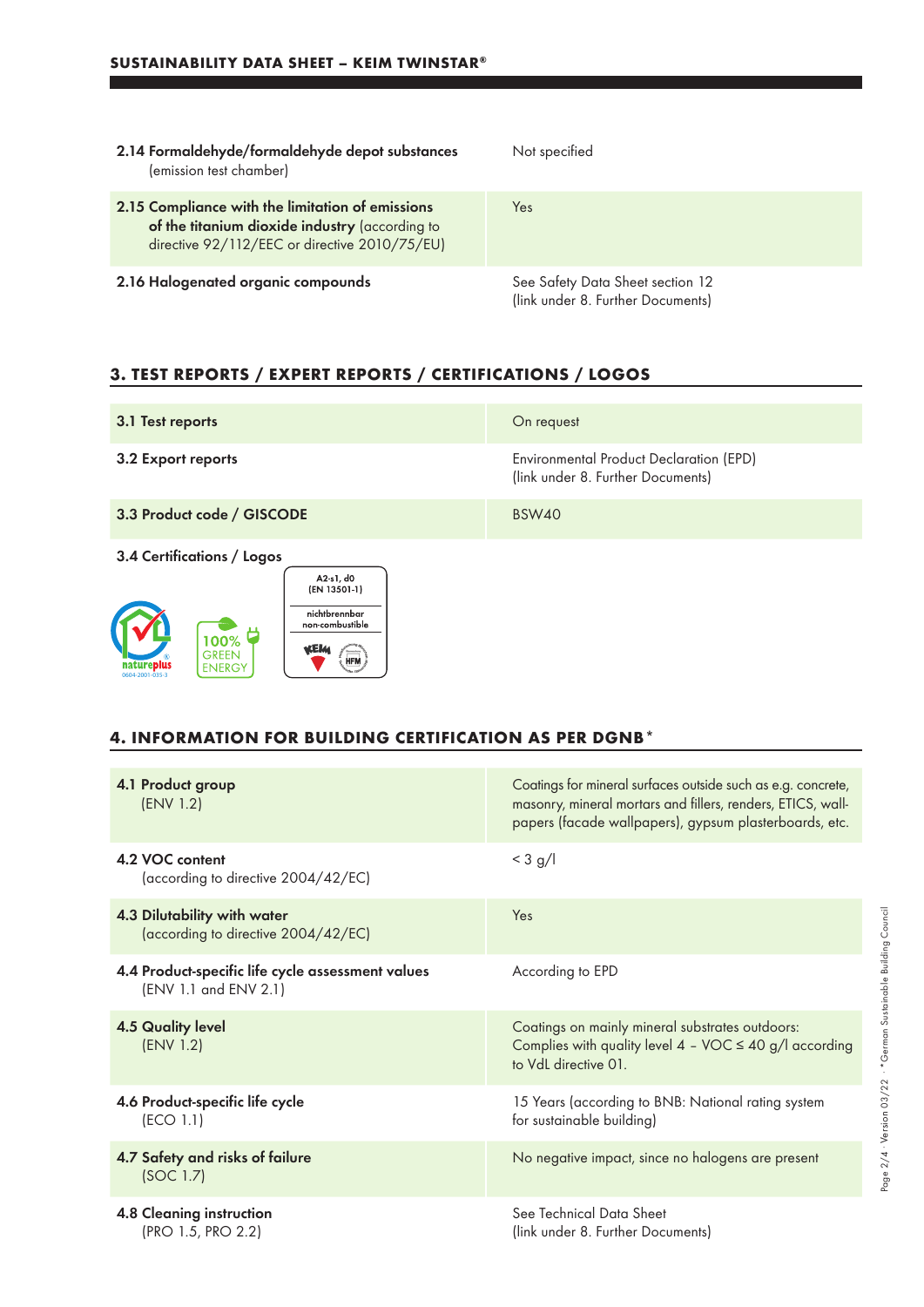## **5. INFORMATION ON SUITABILITY ACCORDING TO LEED 2009**

| 5.1 Product group<br>[EQ4.2]                                                                         | <b>Flat Topcoat</b>                                                                                                                                                                                                                                                                                                                                                                                                                                                                 |
|------------------------------------------------------------------------------------------------------|-------------------------------------------------------------------------------------------------------------------------------------------------------------------------------------------------------------------------------------------------------------------------------------------------------------------------------------------------------------------------------------------------------------------------------------------------------------------------------------|
| 5.2 VOC<br>(as per SCAQMD Rule 1113, Architectural Coatings,<br>rules in effect on February 5, 2016) | $<$ 3 g/l (limit value $<$ 50 g/l)                                                                                                                                                                                                                                                                                                                                                                                                                                                  |
| 5.3 VOC limit fulfilled                                                                              | Yes                                                                                                                                                                                                                                                                                                                                                                                                                                                                                 |
| 5.4 Recycling rate<br>(from post-consumer sources) (MR4)                                             | KEIM Twinstar can achieve the service life of the building<br>components. KEIM Twinstar does not have a real after-use<br>phase. The final disposal is carried out in conjunction<br>with the building components via building rubble. If it is<br>pure building rubble, recycling takes place in accordance<br>with national regulations. Normally, building rubble is<br>crushed and returned to the economic cycle as a substitute<br>for fillers (road construction, concrete). |
| 5.5 Recycling rate<br>(from production-relevant sources) (MR4)                                       | 0%                                                                                                                                                                                                                                                                                                                                                                                                                                                                                  |
| 5.6 Fast renewable raw materials<br>(MR <sub>6</sub> )                                               | 0%                                                                                                                                                                                                                                                                                                                                                                                                                                                                                  |
| <b>5.7 Regional materials</b><br>(MR <sub>5</sub> )                                                  | Not specified                                                                                                                                                                                                                                                                                                                                                                                                                                                                       |
| 5.8 Production site<br>(MR <sub>5</sub> )                                                            | Keimfarben GmbH, Keimstraße 16, 86420 Diedorf                                                                                                                                                                                                                                                                                                                                                                                                                                       |

#### **6. MANAGEMENT SYSTEMS AND CORPORATE CERTIFICATIONS**

6.1 Quality and environmental management The manufacturing /marketing company is certified

according to:

- DIN EN ISO 9001
- DIN EN ISO 14001
- Energy audit according to DIN EN 16247-1

#### **7. SAFETY INSTRUCTIONS**

7.1 See Safety Data Sheet (link under 8. Further Documents)